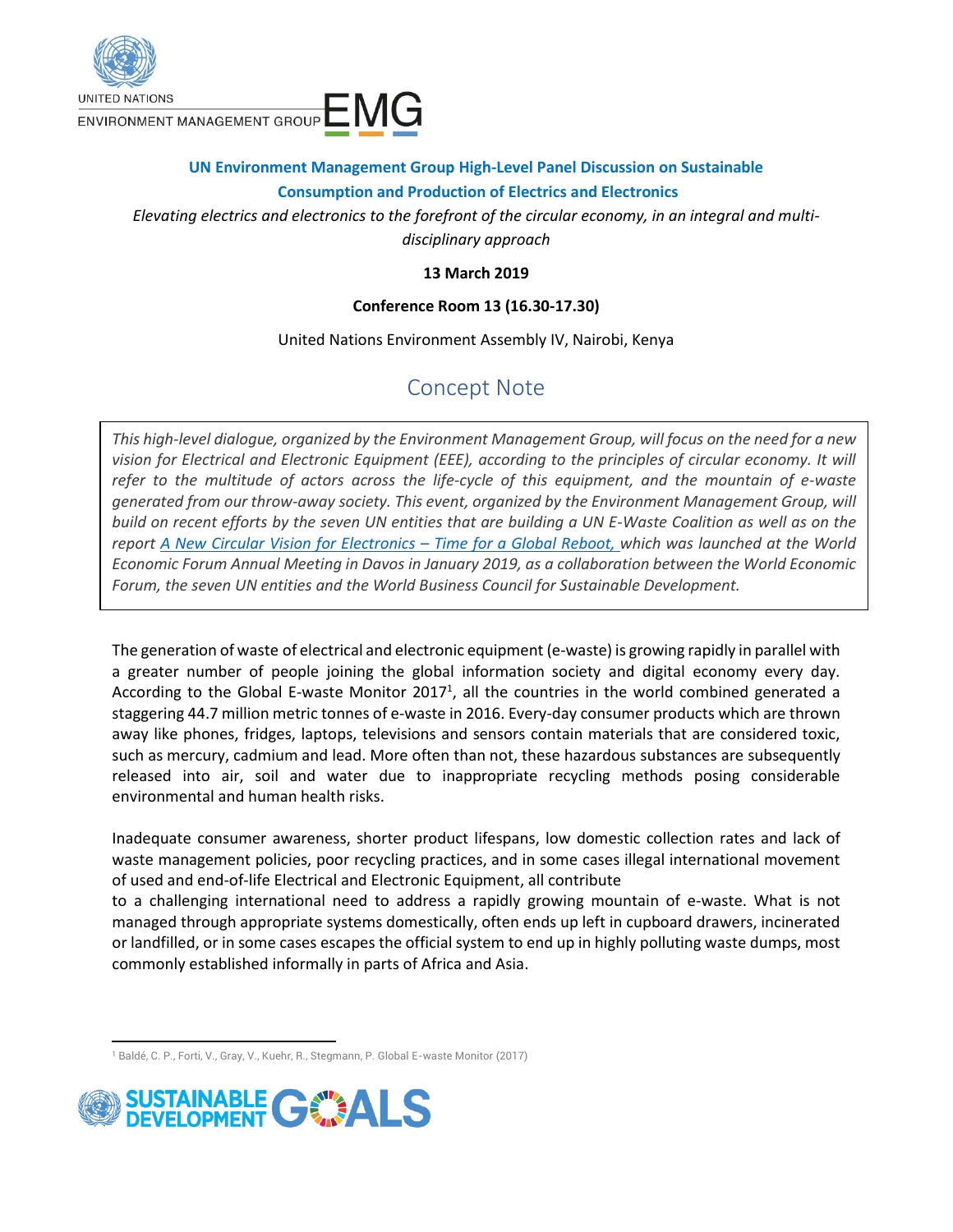

Despite the negative associations with e-waste, there is huge potential to shift the current model of a throw-away society towards a circular economy. Such a waste stream managed properly, could offer an opportunity for green jobs in the recycling sector and for recovery of secondary materials through urban mining. Up to 60 elements of the periodic table can be found in electronics, with many being technically recoverable. Overall, the United Nations University estimates that the resource perspective for secondary raw materials of e-waste is worth 55 Billion € per year. These materials can include: gold, silver, copper, platinum, and palladium.

In this light, the UN Environment Management Group is organizing a discussion at the high-level during the 4<sup>th</sup> session of the United Nations Environmental Assembly in Nairobi, to bring more attention to this multidisciplinary and multi-actor topic. The Dialogue aims to explore the wide-range of actors and multidisciplinary nature of the topic, and to promote efficiency and coherence at different stages of the life cycle. The Dialogue will highlight the importance of promoting sustainable patters of production, consumption and disposal of Electrical and Electronic Equipment to the implementation of the 2030 Agenda, and the need for different sectors and actors to collaborate efficiently in this regard.

The session outputs will feed into the ongoing design and development of a new vision for Electrical and Electronic Equipment, a programme area of the E-waste Coalition, a group of seven UN entities facilitated by the Environment Management Group, that have come together to increase cooperation and more efficiently provide support to Member States and Parties to address the e-waste challenge. This vision will be captured in the future work plan of the E-waste coalition to generate awareness about the growing impact of e-waste, among governments, businesses and consumers.

This dialogue builds on the e-waste sessions that took place at the World Economic Forum Annual Meeting in Davos, in January 2019, where the report *[A New Circular Vision for Electronics](https://www.weforum.org/reports/a-new-circular-vision-for-electronics-time-for-a-global-reboot) – Time for a Global [Reboot,](https://www.weforum.org/reports/a-new-circular-vision-for-electronics-time-for-a-global-reboot)* was launched as a collaboration among the E-waste coalition, the World Economic Forum and the World Business Council for Sustainable Development.

**Time** 13 March, 2019, 16h30 – 17h30

**Venue** Conference Room 13 UN Environment Assembly, UN Compound, Nairobi, Kenya